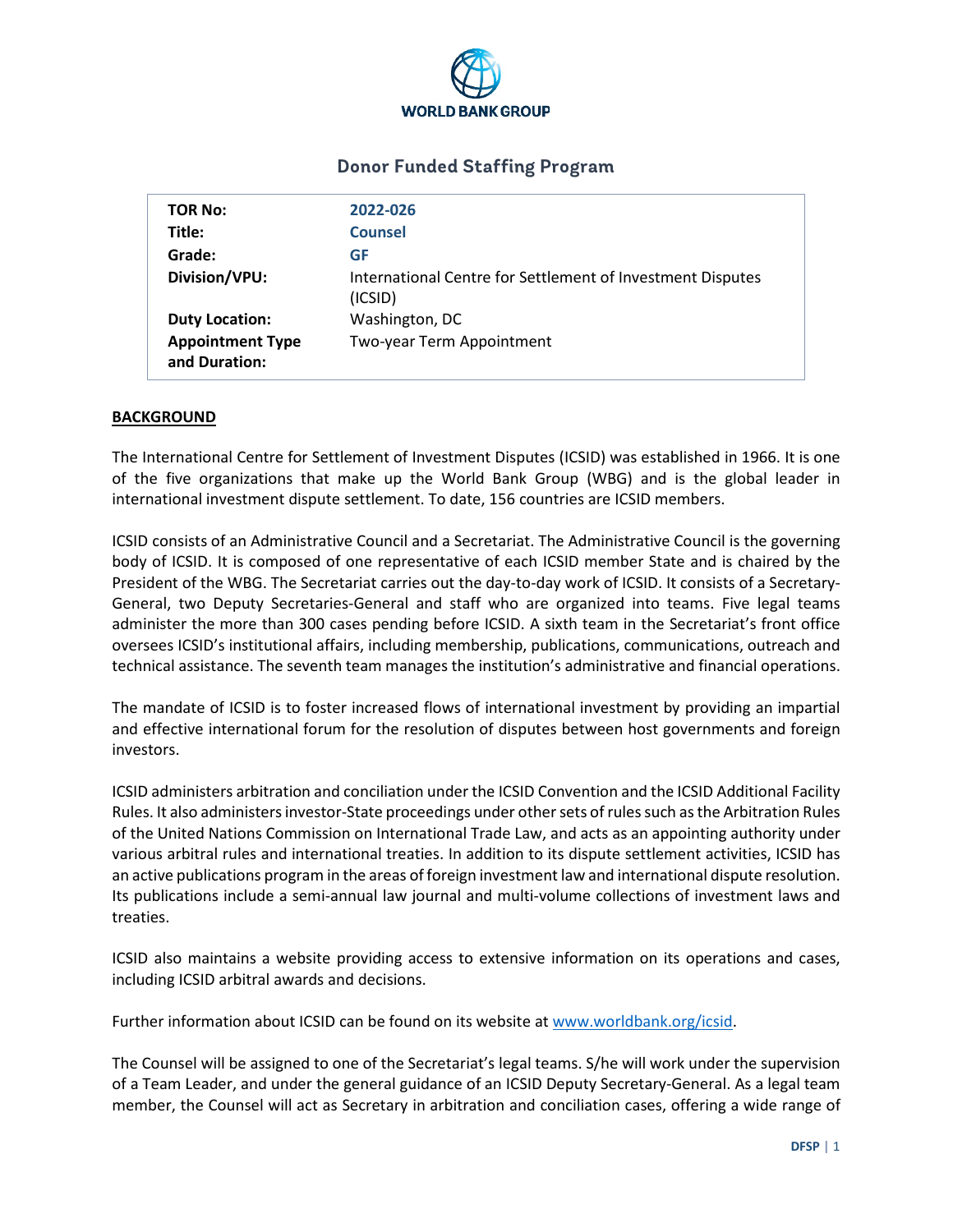support and expertise to disputing parties, arbitrators, conciliators and *ad hoc* committee members. As Secretary, the Counsel will be involved in all aspects of the process and assist at hearings. S/he will also participate in and lead a variety of institutional projects and will represent ICSID at conferences and meetings. The position requires excellent command of English. Fluency in another language is desirable.

### **DUTIES AND RESPONSIBILITIES**

- Analyze requests for conciliation and arbitration, and applications for post-award remedies
- Assist in the constitution of conciliation commissions, arbitral tribunals and *ad hoc* committees
- Administer the subsequent proceedings, including complex and novel proceedings
- Supervise the financial aspects of proceedings, including advances of funds, reimbursement of arbitrator and other costs, and refunds to parties
- **Provide procedural advice to conciliators, arbitrators, committee members and parties**
- Assist conciliators, arbitrators and committee members in the preparation of procedural orders, and review of decisions and awards, as well as translations
- Assist conciliators, arbitrators and committee members to identify necessary legal and practice materials
- Assist parties in ICSID proceedings with information about proceedings
- Act as Secretary in fact-finding and mediation proceedings
- **Participate in and lead institutional projects**
- **Philter 3** Deliver presentations and represent ICSID at conferences and meetings with State representatives and the public
- Undertake legal research in the fields of conciliation, arbitration, alternate dispute resolution and foreign investment law
- Assist in the development and implementation of internal best practices
- Assist with identification of trends and issues in cases, and where appropriate, develop and implement measures to address such issues
- Contribute to knowledge creation and knowledge sharing related to ICSID's activities, both within and outside the WBG
- **Mentor and oversee the work of junior staff**
- Work on other matters, initiatives and programs as the Secretary-General, Deputy Secretaries-General or Team Leader may assign

# **Note:**

The selected candidate will not be assigned to programs involving his/her own government such as donor coordination and trust fund management.

# **SELECTION CRITERIA**

- Law degree (JD, LLB, LLM or equivalent) and admission to the Bar (or equivalent) in at least one jurisdiction
- Minimum of 5 years of relevant experience. Preference will be given to candidates who have significant experience as arbitration counsel or as tribunal secretary in investment or commercial arbitration.
- Advanced knowledge of international investment law and public international law
- **Advanced knowledge of arbitration practice and procedure**
- **Excellent skills in organizing, prioritizing and coordinating work**
- Capacity to deliver a substantial and proficient level of work independently
- Sense of responsibility, integrity and positive attitude